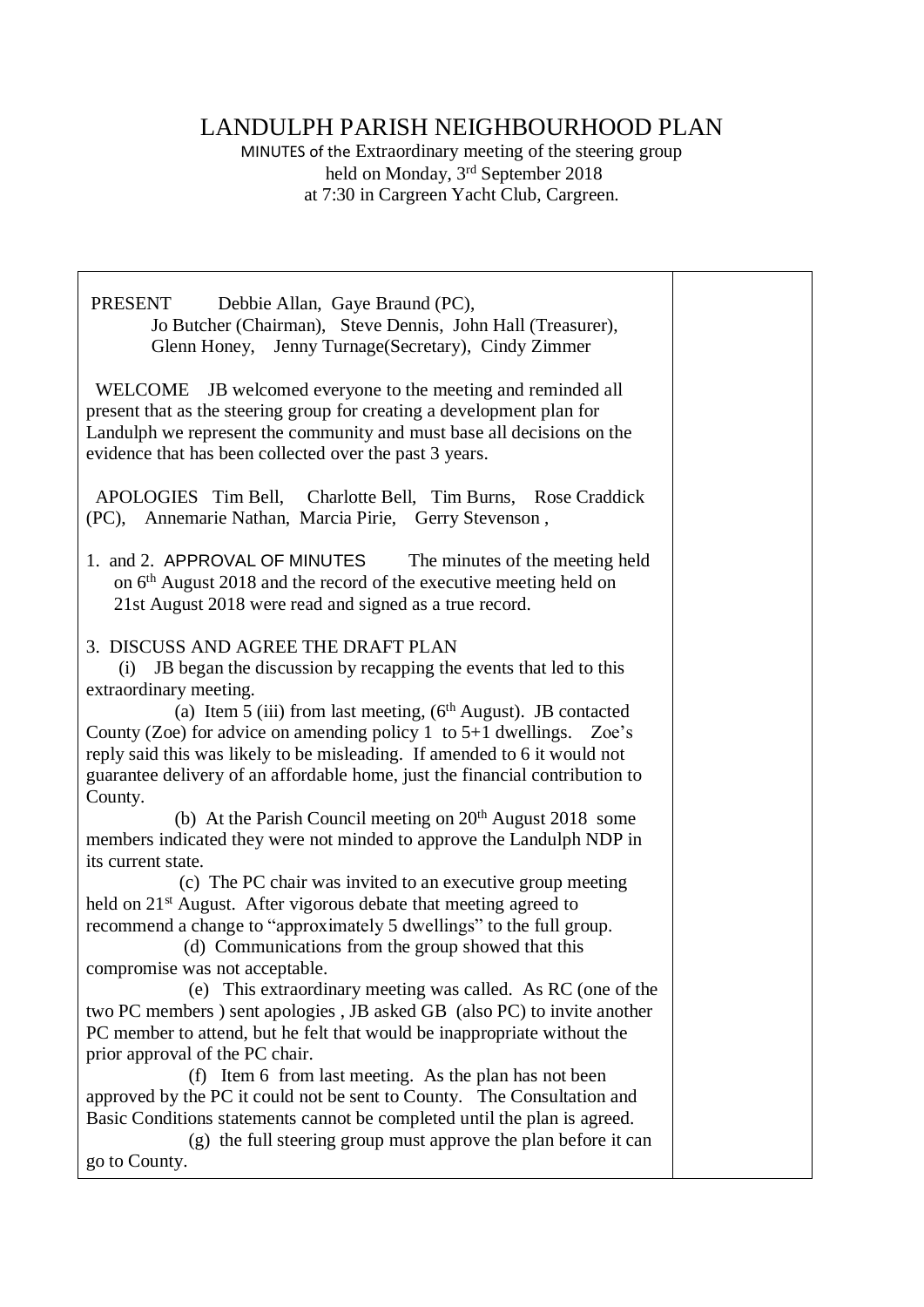| (h) Progress is being made on the report to the PC of issues<br>outside the scope of the plan.<br>(i) DA reported that the website is safe for another year.                                                                                                                                                                                                                                                                                                                                                                |  |
|-----------------------------------------------------------------------------------------------------------------------------------------------------------------------------------------------------------------------------------------------------------------------------------------------------------------------------------------------------------------------------------------------------------------------------------------------------------------------------------------------------------------------------|--|
| (ii) GH requested clarification on the financial aspects.<br>As Landulph is in Value Zone 2 the CIL payable per sq metre for 5 and<br>under dwellings is £200, for 6-10 it is £100.<br>If a ND Plan is in place 25% of this goes to the PC.<br>Off site Affordable housing contributions to County, that can be ring fenced<br>to the PC for a period of 3 years are not payable on fewer than 5 dwellings.<br>On site Affordable housing provision is only considered on developments<br>of 11 and over dwellings.         |  |
| GB read the PC view that an increase to 6 would trigger a contribution<br>(iii)<br>to affordable housing that the PC hoped would attract some building of<br>affordable housing in the parish.                                                                                                                                                                                                                                                                                                                              |  |
| A robust debate on the merits of amending the maximum number of<br>(iv)<br>dwellings per site from 5 to 6 to satisfy the PC took place.<br>It was felt that all the evidence collected from residents over the past 3 years<br>supports a limit of 5 dwellings per site.<br>The increase to 6 was suggested during the recent Regulation 14 public<br>consultation but not based on any evidence.                                                                                                                           |  |
| It was felt that any possible contribution to affordable housing would be<br>unlikely to result in any actual houses in view of past planning decisions, the<br>effect of the AONB and the absence of enough affordable housing need in<br>the parish as shown in the recent housing survey carried out by County.<br>The possibility of using Rural Exception Scheme policy to provide<br>affordable housing was agreed.                                                                                                   |  |
| (v) The following amendment to the plan was proposed by CZ, seconded by<br>JH: that paragraph 2 of Policy 1: New Development be amended                                                                                                                                                                                                                                                                                                                                                                                     |  |
| Affordable or low cost housing is especially welcome in order to<br>OLD.<br>sustain an evolving community                                                                                                                                                                                                                                                                                                                                                                                                                   |  |
| Affordable or low cost housing which will be delivered through<br><b>NEW</b><br>Local Policy 9 Rural Exception Schemes will be encouraged in order to<br>sustain an evolving community.                                                                                                                                                                                                                                                                                                                                     |  |
| The meeting agreed unanimously.                                                                                                                                                                                                                                                                                                                                                                                                                                                                                             |  |
| (vi) JH suggested that the group write formally to the PC saying that the<br>group had taken note of the considerations raised by the PC and explaining<br>the change proposed above.<br>The letter should also point out that all NDPs must be community led and<br>based on evidence from consultation with residents. Also that although there<br>is a desire for affordable housing evidence of housing need is not shown,<br>therefore the group believe that it would not be approved by the independent<br>examiner. |  |